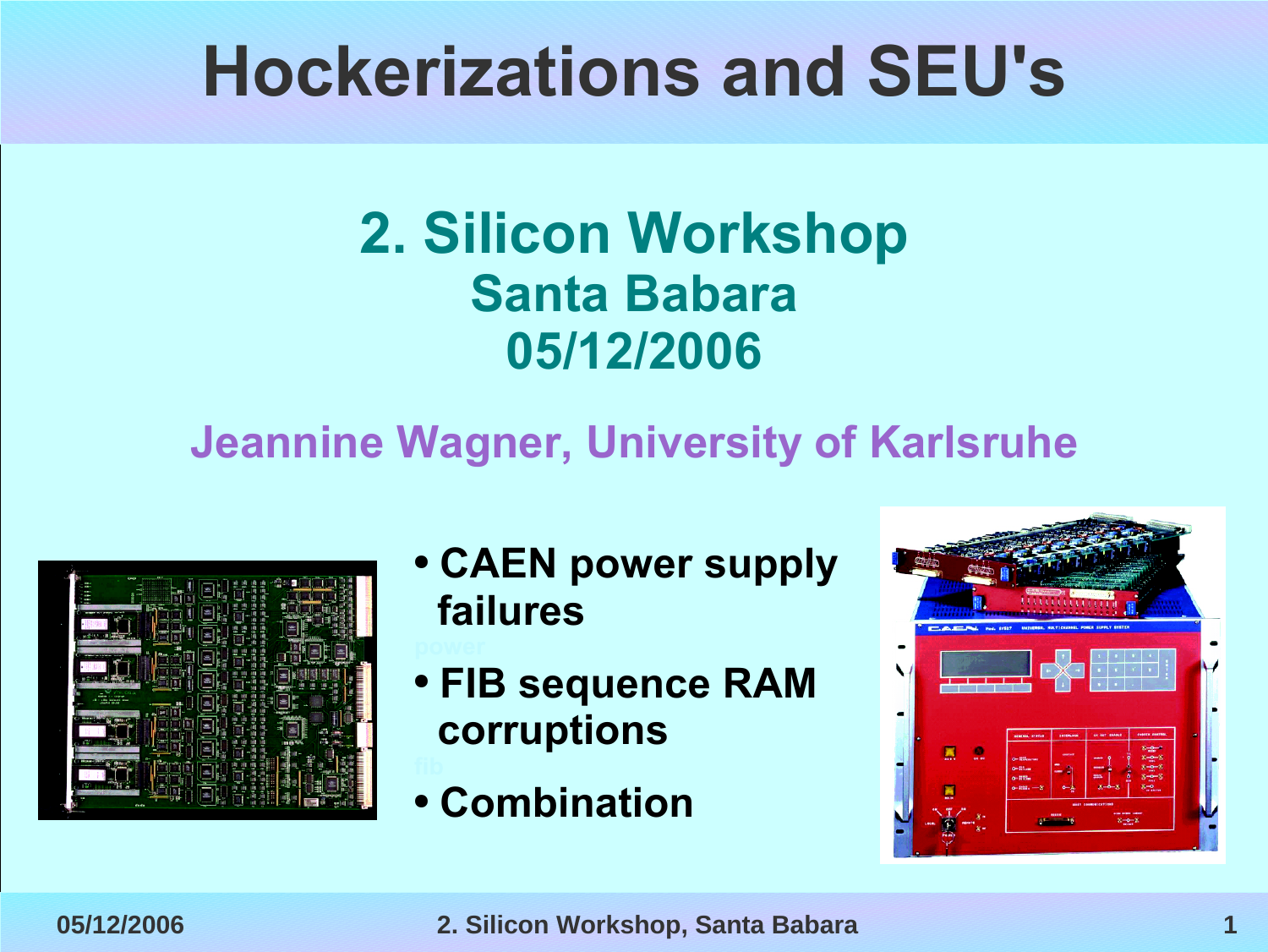## **CAEN's – Failure modes**

### **1.Loss of communication:**

Crate spontaneously stops communication via CAENnet

### **2.Spontaneous turn off:**

All supplies in the crate are spontaneously turned off

### **3.Garbled readback:**

Values of voltages and currents readback are nonsense

### **Andy Hocker**



**Fixed by Hockerization: Reboot crate**

**Afterwards all ladders can be turned on**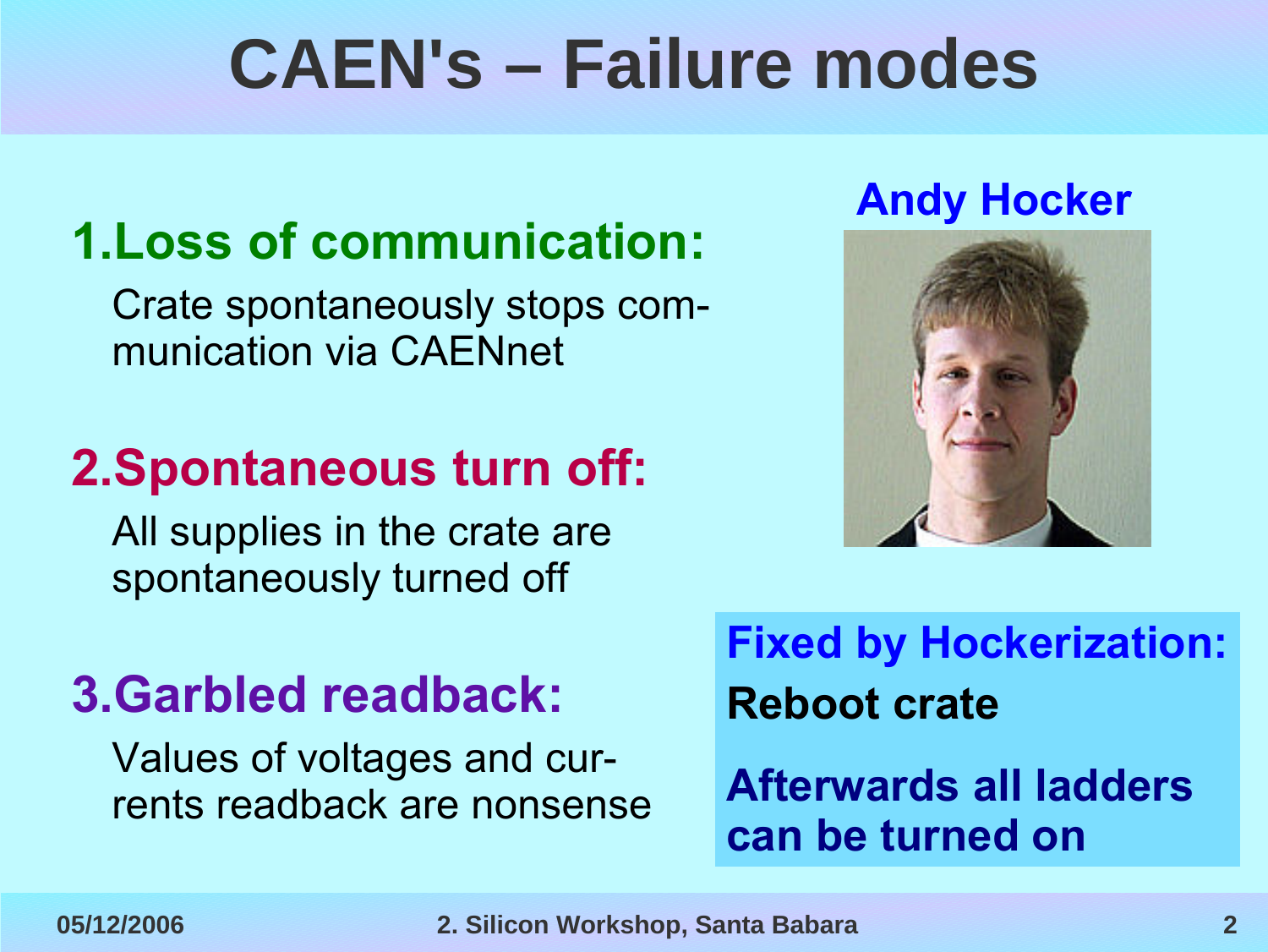### **Rate of CAEN Hockerization**

#### **Data: Jan 2004 – Feb 2006**

- **Total : 165 incidents, 6.3 ± 3.8 per month**
- **West side: 99 incidents, 3.8** ± **2.5 per month**
- **East side : 66 incidents, 2.5 ± 2.0 per month**

**Higher rate on west side probably caused by higher particle flux due to proton losses on west side**



#### **05/12/2006 2. Silicon Workshop, Santa Babara 3**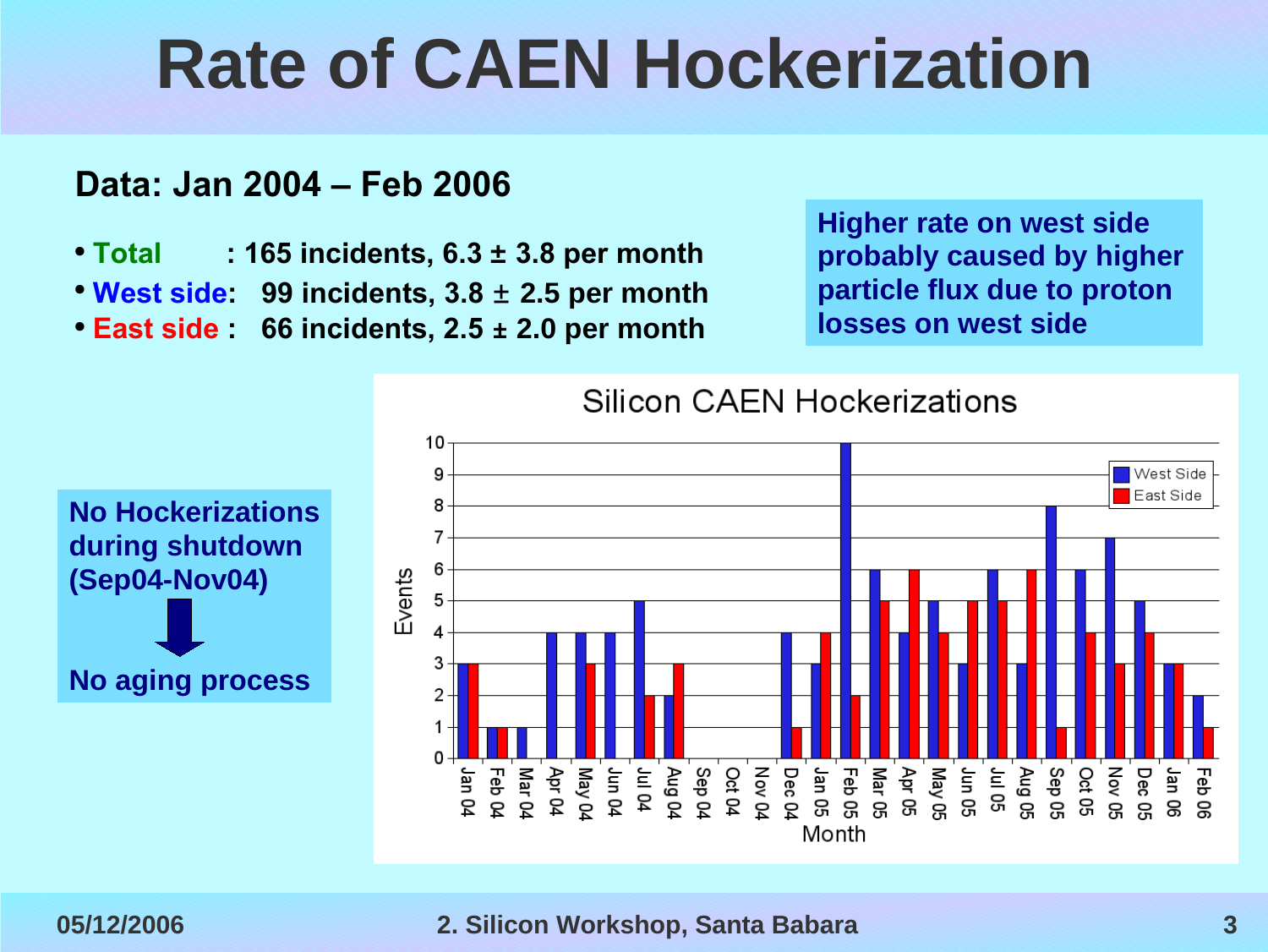# **Hockerizations – More Details**



#### **Number of Hockerizations increases with increasing luminosity (cor. coeff. = 0.66)**

- **Anti-proton current increased steady (cor. coeff. = 0.33)**
- **Proton current stays almost the same (cor. coeff = 0)**
- **Machine improvements**

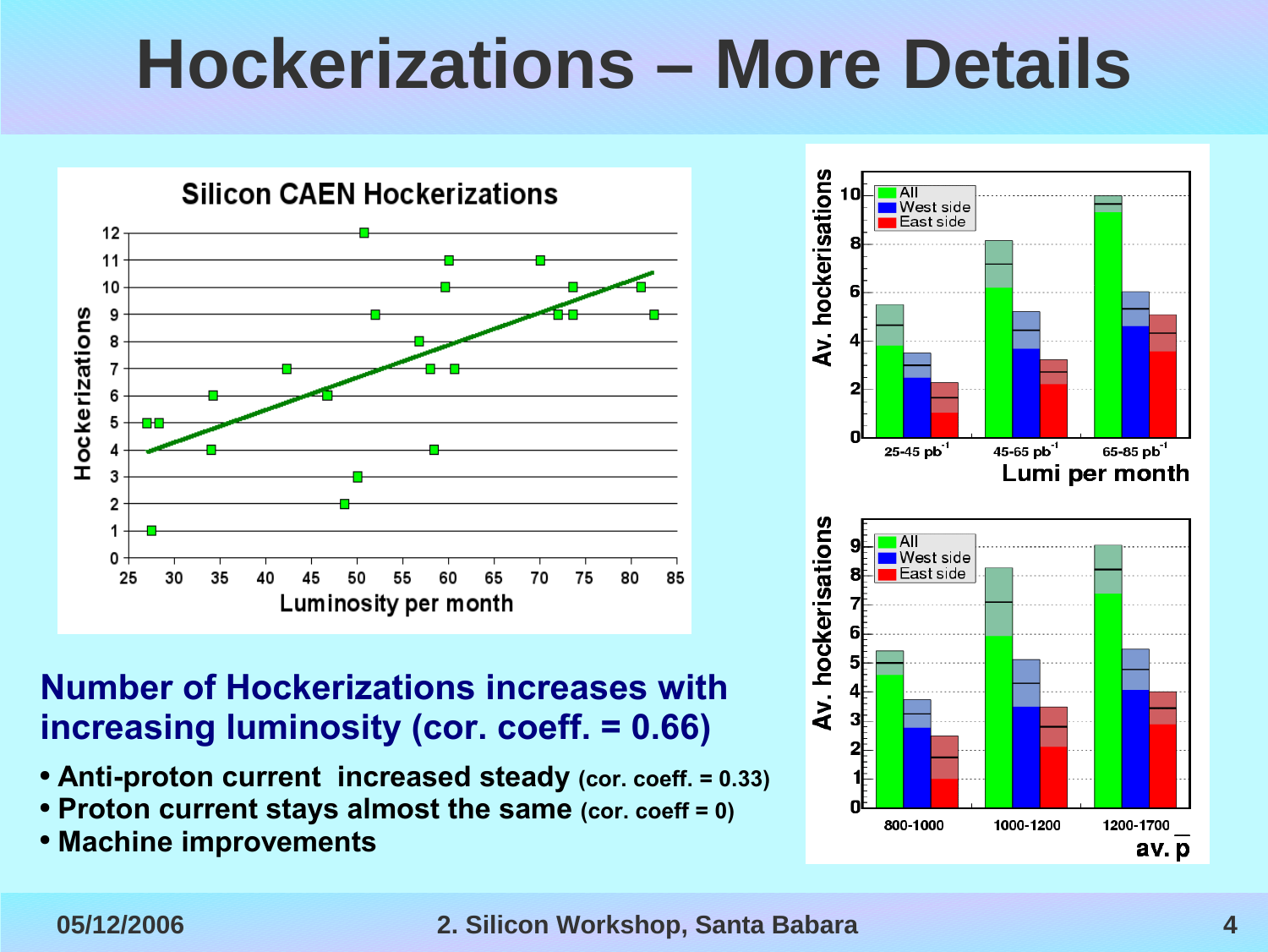# **FIB sequence RAM corruption**

#### **FIB:**

- **Interface between DAQ and SVX3D chip**
- **Receives incoming high level DAQ commands and transforms these in a set of SVX3D commands (sequence)**
- **Sequences in RAM are checksummed and compared to the once stored in the EEPROM**

**fDifferent sequence RAM corruption**

### **Fix of corruption:**

● **Reload from EEPROM**





#### **05/12/2006 2. Silicon Workshop, Santa Babara 5**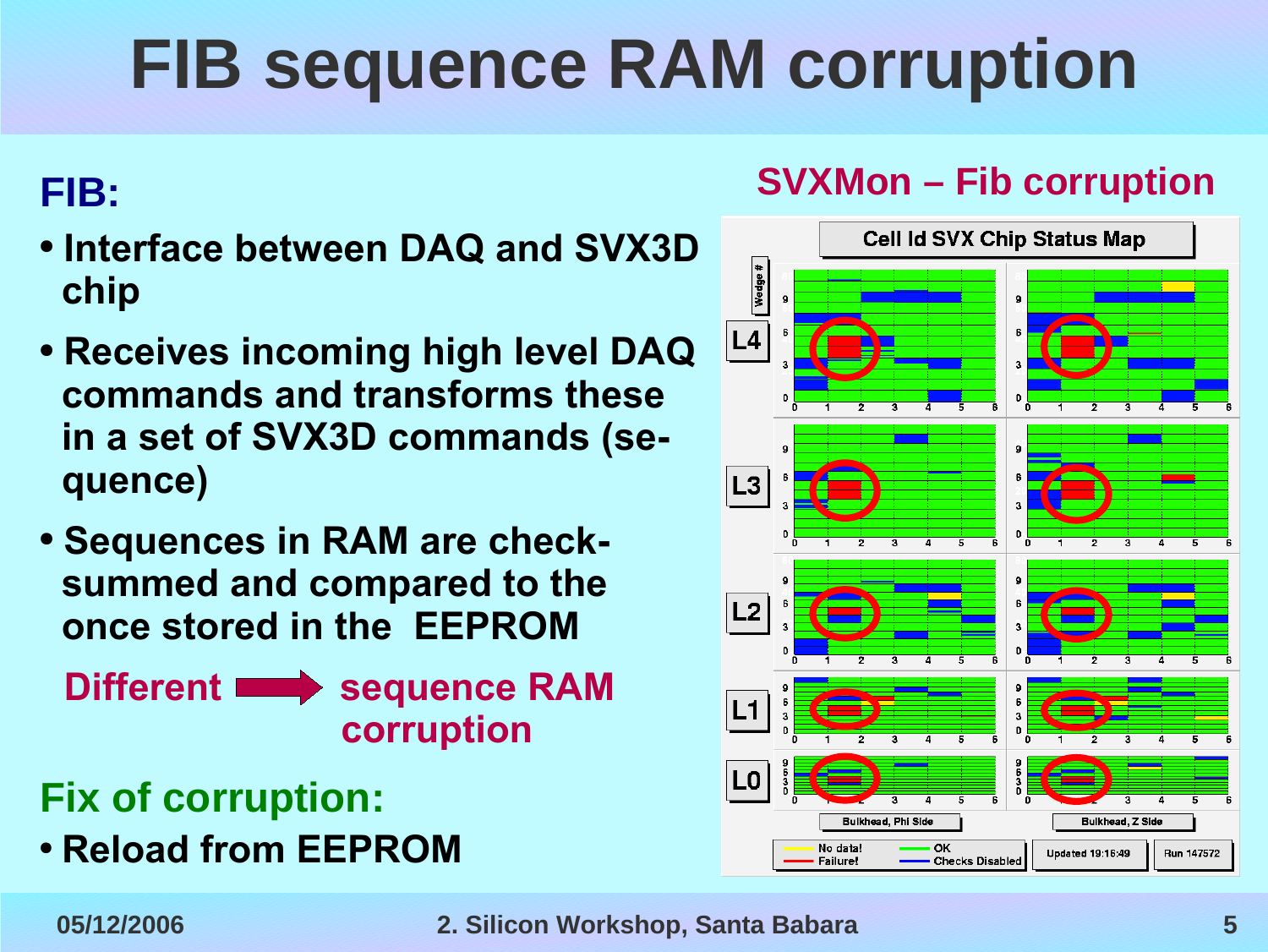# **Rate of FIB Corruptions**

#### **Data: Feb 2005 – Feb 2006**

- **Total : 208 incidents, 16.0 ± 7.5 per month**
- **West side: 103 incidents, 7.9** ± **4.3 per month**
- **East side : 105 incidents, 8.1 ± 3.9 per month**

**Rates on west and east side are the same**



#### **05/12/2006 2. Silicon Workshop, Santa Babara 6**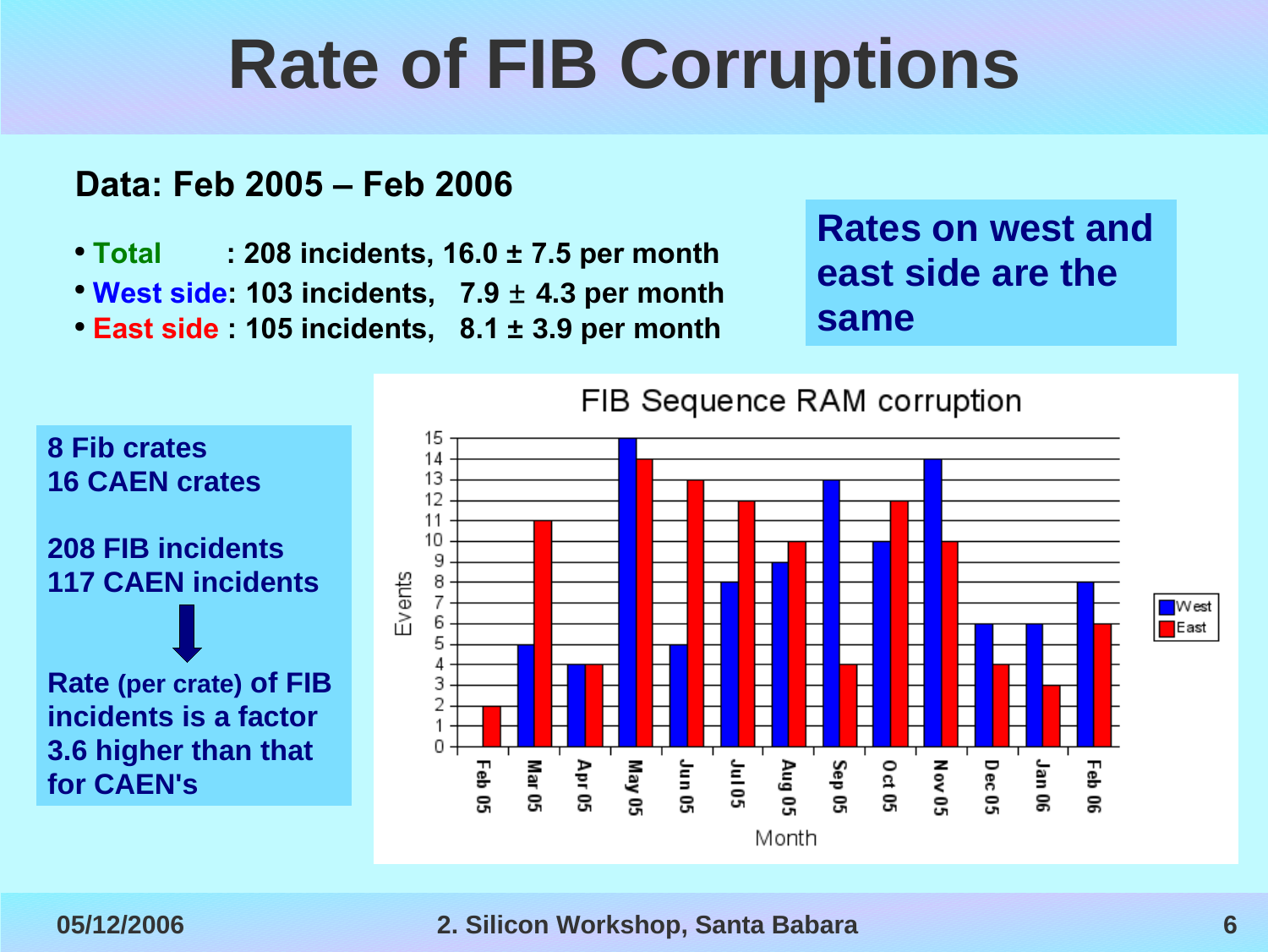# **FIB Corruptions – More Details**



#### **Slight increase of FIB corruptions with increasing luminosity (cor. coeff. = 0.49)**

- **Anti-proton current increased steady (cor. coeff. = 0.06)**
- **Proton current stays almost the same (cor. coeff = 0.46)**
- **Machine improvements**



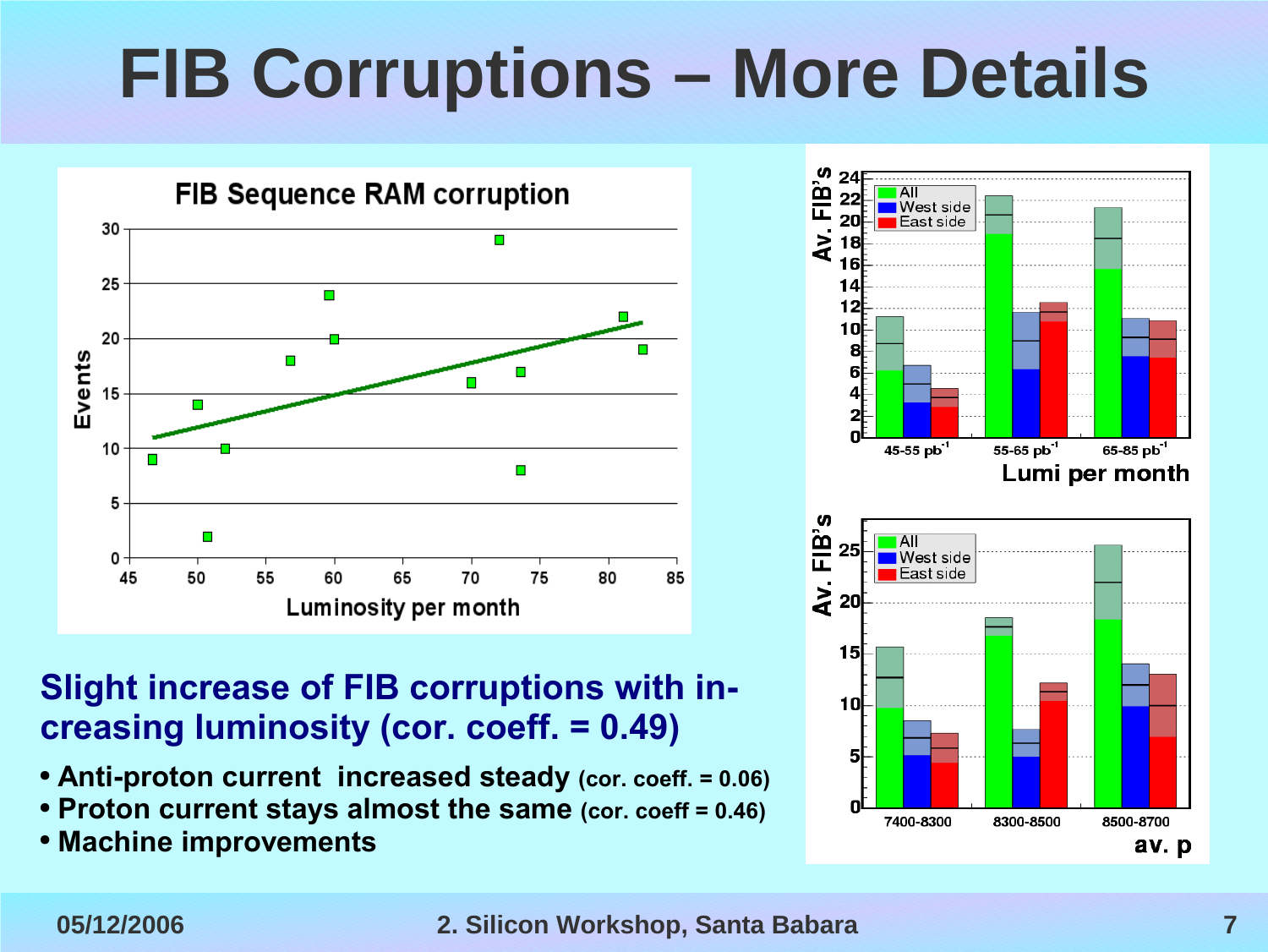# **Combination: CAEN's & FIB's**

#### **Data: Feb 2005 – Feb 2006**

**FIBs divided by 4 (due to higher rate per crate)**



- **Some racks are in a more hot region in term of incidents**
- **Different behavior for west and east slightly visible**